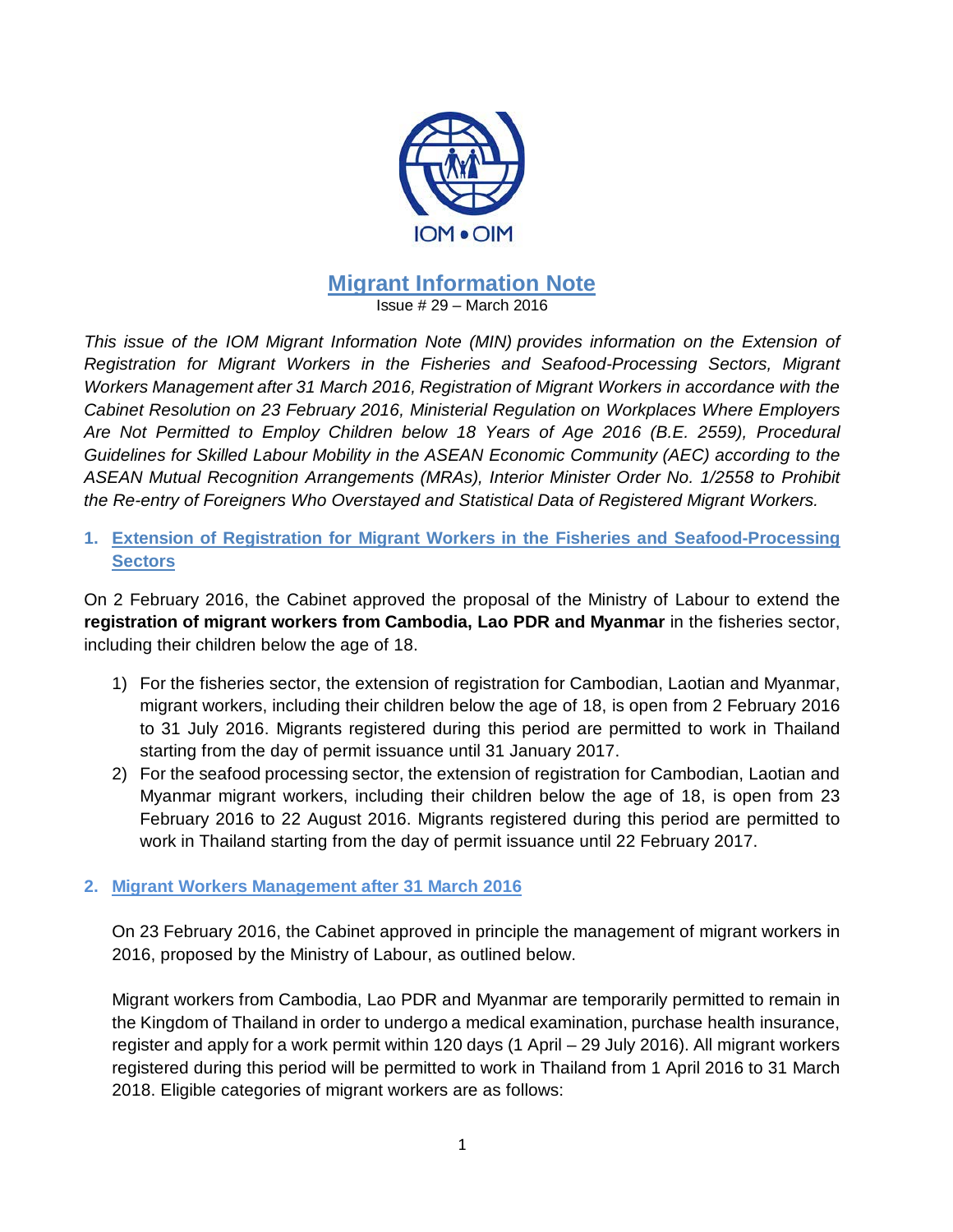- 1) Cambodian, Laotian and Myanmar migrant workers, including their children below the age of 18, who are permitted to temporarily work in Thailand in accordance with the order of the National Council for Peace and Order (NCPO) in 2014. These are the 1,626,235 'pink card' holders.
- 2) Migrant workers, including their children below the age of 18, who possess passports or travel documents and have completed the Nationality Verification process as well as their four or six-year periods of employment.

Migrant workers recruited under the Memoranda of Understanding (MOUs) and workers in the fisheries sector from the two latest registrations are not included in this scheme.

The Nationality Verification process will comply with the requests from the countries of origin. The Ministry of Labour shall negotiate with the countries of origin with support from the Ministry of Foreign Affairs.

## **3. Registration of Migrant Workers in accordance with the Cabinet Resolution on 23 February 2016**

Registration of migrant workers is open for 120 days starting from 1 April to 29 July 2016. Migrants registered during this period will be permitted to work in Thailand from 1 April 2016 to 31 March 2018.

## **1. Two groups of migrants eligible to register**

# **1.1 Pink Card Holders**

- 1.1.1 Holders of pink cards according to the policy of the NCPO. The expiry dates on the back of the cards can be either in 2014 or 2015.
- 1.1.2 Holders of pink cards according to the policy of the NCPO, who registered to renew their cards which expire on 31 March 2016.
- 1.1.3 Holders of pink cards who are not eligible to register during this period:
	- Holder of pink cards with expiry dates prior to 2014
	- Migrant workers registered in the fisheries and seafood-processing sectors as follows:

## Fisheries Sector

- The back of the pink card specifies the expiry date of 1 November 2016
- The back of the pink card specifies the expiry date of 31 January 2017

## Seafood-Processing Sector

- The back of the pink card specifies the expiry date of 24 November 2016
- The back of the pink card specifies the expiry date of 22 February 2017

## **1.2 Holders of documents issued by their countries of origin**

1.2.1 All Cambodian, Laotian and Myanmar workers who have completed the Nationality Verification process, including their children below the age of 18 years old, who possess one or more of the following documentation: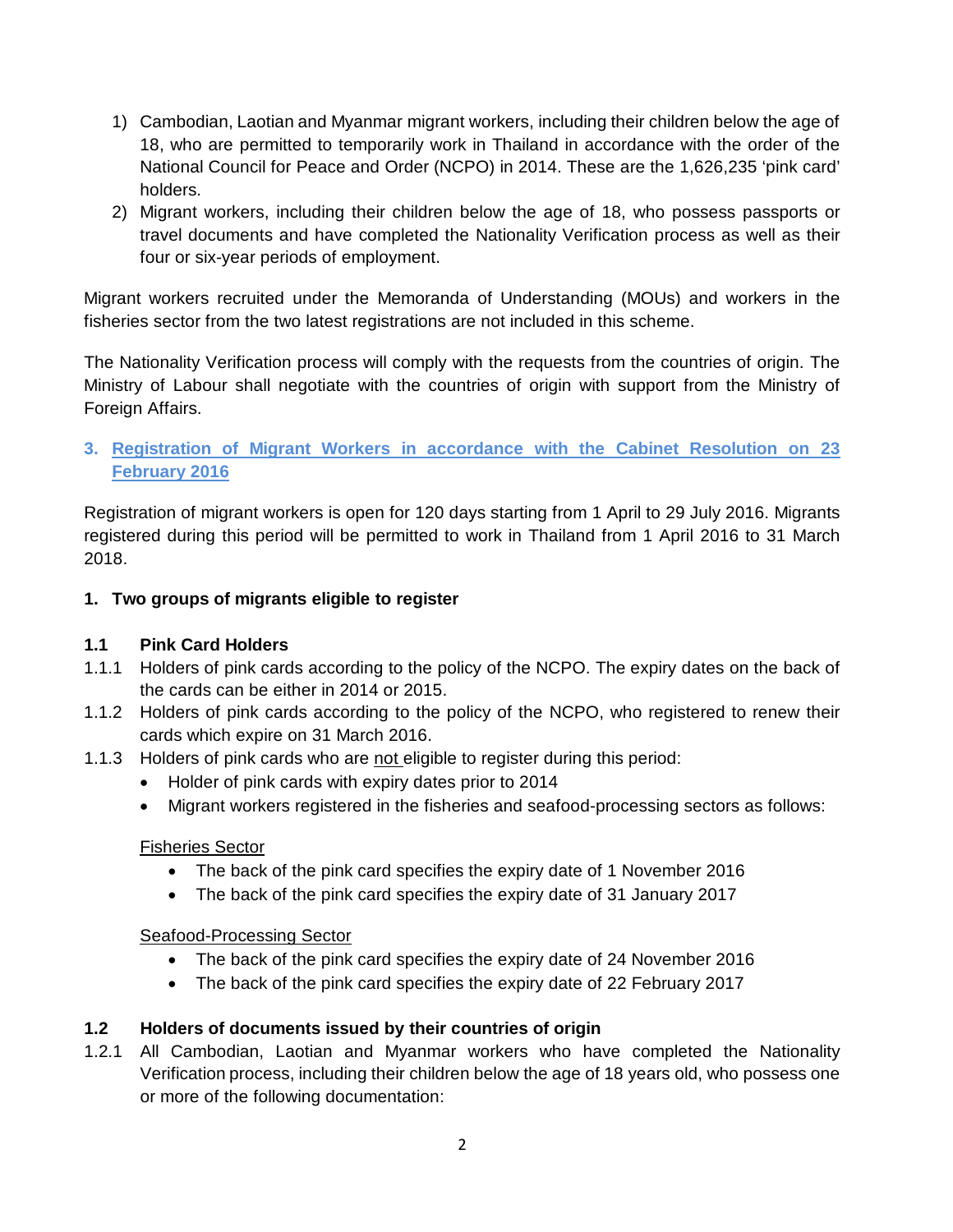- Passport (PP)
- Temporary Passport (TP)
- Travel Document (TD)
- Certificate of Identity (CI)

# 1.2.2 Procedural Conditions

- Migrant workers whose documents in 1.2.1 have expired; whose documents have not yet expired but have no visa; whose documents have a valid visa or the visa has expired; as well as migrant workers who have successfully passed the Nationality Verification process and completed four or six-year terms of employment; and migrant workers whose documents have a MOU stamp are eligible to register in order to apply for work permits. However, Cambodian, Laotian and Myanmar workers recruited first through the MOUs are ineligible.
- In case pink card holders according to 1.1.1 and 1.1.2 have lost their cards, they are required to request the original copy of Tor Ror 38/1 from the District/Local Register Offices as an identity document. Only the original copy of Tor Ror 38/1 is accepted at the registration (photocopied version is not accepted). For holders of documents issued by the countries of origin (according to 1.2.1) who have lost their documents, photocopied versions of the documents alone are not accepted. The migrants must submit a supporting document such as a work permit which specifies their full name with the spelling similar to that in the PP, TP, TD or CI.
- Migrant workers who either wish to work with the same employers specified on their pink cards or new employers whose names are different from those on their cards are eligible to register and apply for work permits.
- Migrant workers below the age of 18 years old are not permitted to work except in the occupations stated by the relevant laws.

# **2. Procedural Steps**

## **2.1 Medical Examination and Purchase of Health Insurance**

Eligible migrant applicants must undergo a medical examination and purchase health insurance from designated hospitals according to the Ministry of Public Health (MoPH) between 1 April and 29 July 2016. The medical examination fee is THB 500, and a two-year health insurance package costs THB 3,200. Migrant workers insured under the Social Security Fund are not required to purchase health insurance. Migrants employed in sectors where membership in the Social Security Fund is compulsory, but have not yet been insured, are required to purchase 90-day health insurance.

## Locations for Medical Examination

- 1. There are 7 locations in Bangkok.
	- Klang Hospital
	- Nopparat Hospital
	- Lerdsin Hospital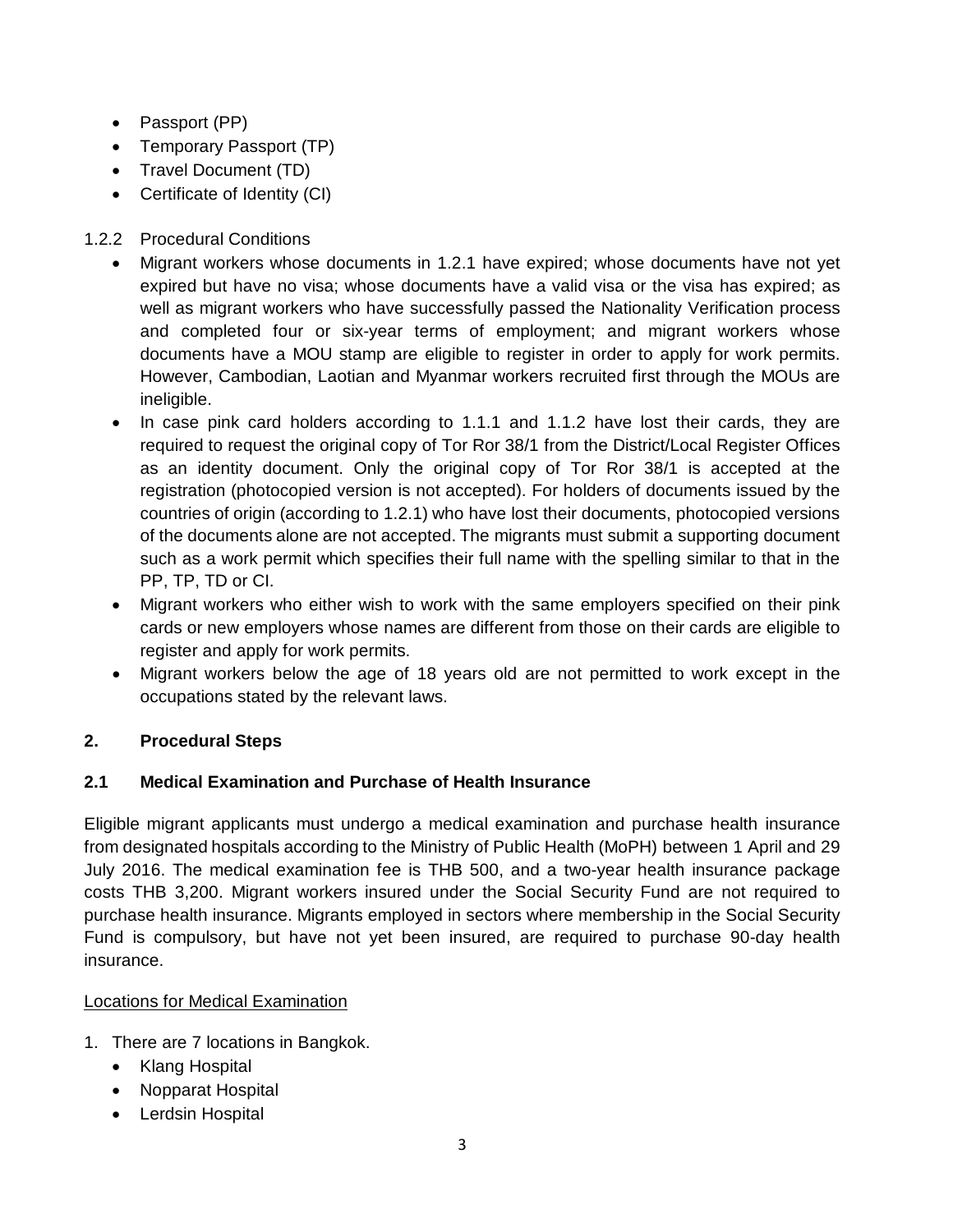- Rajavithi Hospital
- Taksin Hospital
- Charoenkrung Pracharak Hospital
- Vajira Hospital
- 2. For other provinces, the decision about the locations will be made by the MoPH.

## **2.2 Work Permit Application Fee Payment**

2.2.1 After a migrant worker successfully passes the medical examination confirming s/he does not suffer from any prohibited diseases, s/he must pay a work permit application fee at a counter service facility, any Provincial Employment Office or the Bangkok Employment Offices 1-10. The two-year work permit fee is THB 1,800, and the application fee is THB 100, totaling THB 1,900. S/he must bring with her/him the original medical certificate together with her/his pink card or PP/TP/TD/CI.

In case a migrant worker has lost her/his documents, s/he must pay the fee at one of the Province Employment Offices or the Bangkok Employment Office 1-10 in order for officials to review her/his migrant worker status before collecting the fee.

Employers and migrant workers must check the worker's eligibility before making a payment. If the worker is ineligible to register, there shall be no reimbursement of the fee.

## 2.2.2 Locations of Fee Payment

## 1. Counter Service

Each migrant worker will pay an application fee of THB 100, a two-year work permit fee of THB 1,800, and a counter service fee of THB 10, totaling THB 1,910. In case an employer has a large number of migrant workers, they are advised to make an appointment with the Counter Service facility in advance.

#### Migrant Workers will receive:

- Receipt and appointment slips
- SMS confirming receipt of payment to the phone number provided by the worker of the employer
- 2. Provincial Employment Offices and Bangkok Employment Offices 1-10

Each migrant worker will pay an application fee of THB 100, and a two-year work permit fee of THB 1,800, totaling THB 1,900. No service fee shall be collected. In case an employer has a large number of migrant workers, they are advised to make an appointment in advance.

#### Migrant Workers will receive: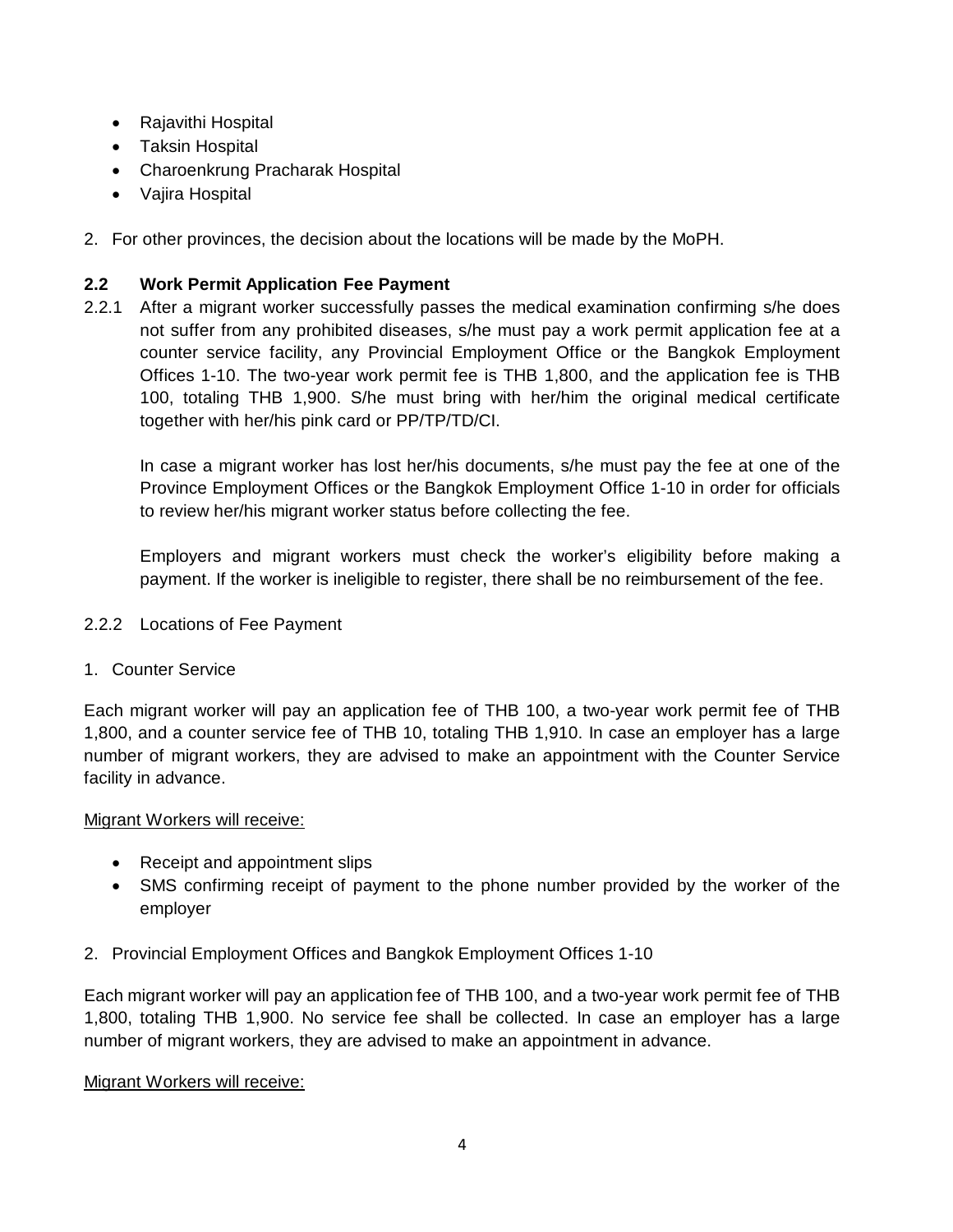- Receipt
- Appointment slip

# **2.3 Supporting Documents for Work Permit Application**

Work permit application form (Tor Tor 8) together with the following supporting documents:

- 1. Original medical certificate
- 2. Employer's documents such as identity card/house registration or company registration documents if applicable
- 3. Employment contract
- 4. Employment certificate
- 5. House registration/certified document/other documents that confirm the migrant's place of work
- 6. Map of the workplace
- 7. Two 3 x 4 cm. photos
- 8. Counter Service slip or receipt issued by the Provincial Employment Office or Bangkok Employment Office

In case more than one application is submitted, one set of the employer's documents is required per submission. Employment contracts must be arranged between the employer and each migrant worker. Only one certificate of employment is required (the same applies to the other documents of the employer) with a remark at the bottom of the certificate "certifying the employment of migrant workers on the list in the attachment". A list of migrant workers' names must also be attached.

**2.4 The employer together with migrant worker(s), or migrant workers must submit the prepared documents to officials at the One Stop Service Centers.** Migrant workers will receive a work permit on the same day of the application submission. Worker must pay a pink card fee and registration fee (Tor Ror 38/1) totaling THB 80.

# **2.5 Change of Employer/Location/Workplace**

- No change of employer is permitted for migrant workers who registered and obtained work permits during the registration period between 1 April and 29 July 2016 at the OSSCs.
- Change of employer will be permitted after the registration period has passed based on the below conditions:
	- The employer terminates the employment contract
	- The employer closes down their business or closes the unit that involves the migrant worker
	- The employer commits violence
	- The employer delays wage payments or violates labour protection laws.

The fee for changing employers will comply with the law. After the migrant worker has successfully changed employer, s/he must report to the District Registration Office or Local Registration Office in order to change their pink card and work permit accordingly (information on the back of the card).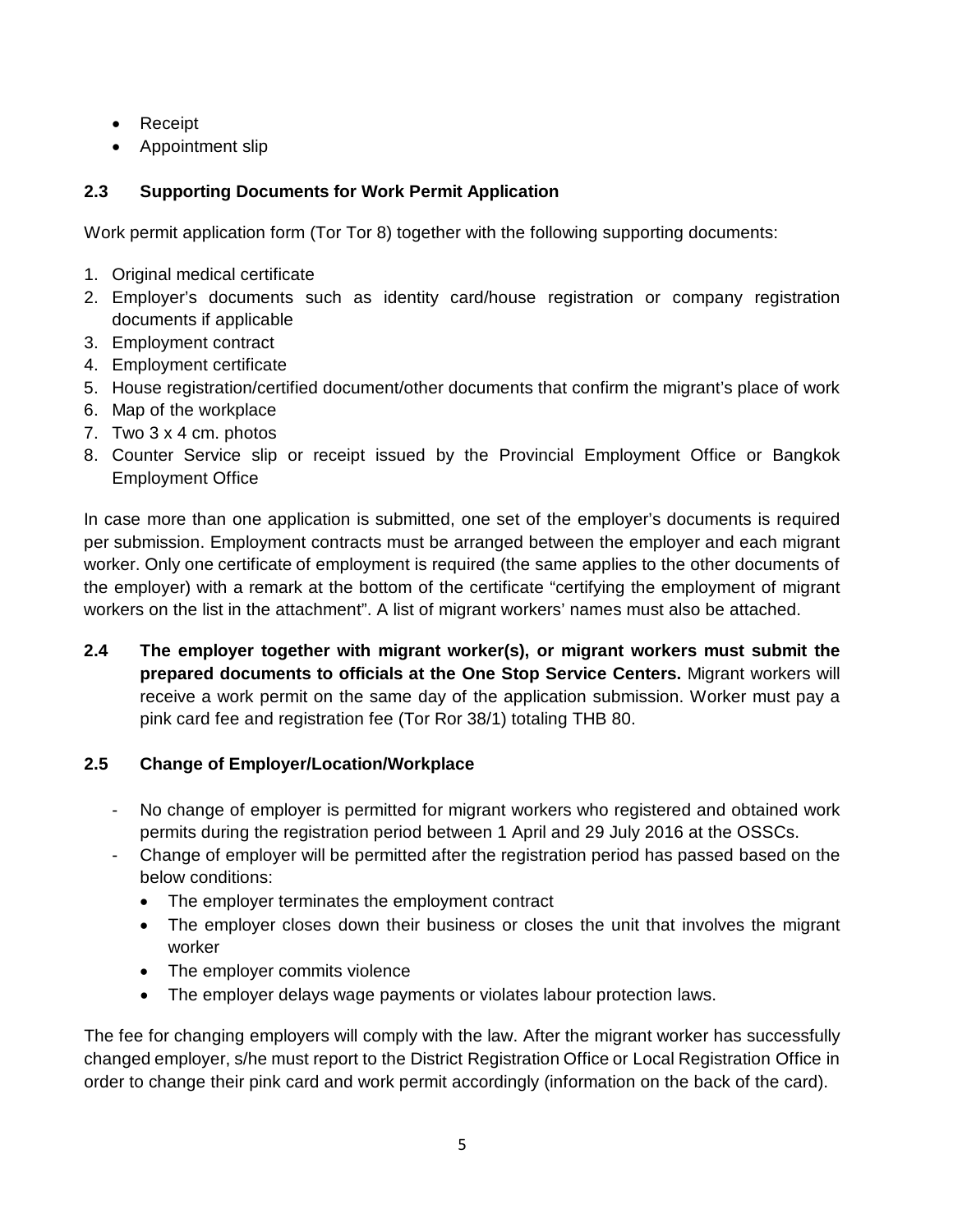#### Procedure for Changing of Employer

- 1. The migrant worker or potential new employer must provide evidence of contract termination, closing down of business, or complaint against previous employer (see 'Employer terminates employment contract' above).
- 2. The Department of Labour Protection and Welfare will handle complaints against the previous employers in relation to violence, delay of wage payments and violation of labour protection law. Employers found guilty will not be allowed to employ migrant workers for a period of two years.
- 3. Migrant workers who change employers with no appropriate justification will not be permitted to work in Thailand for a period of two years, and must return to their country of origin. If s/he wishes to come back to work in Thailand, s/he can apply for employment under the MOU.
- 4. Employers who employ undocumented migrant workers are subject to prosecution.

| Location                                                                                                             | <b>District</b>                                                                                                                                                                                                                                                               |
|----------------------------------------------------------------------------------------------------------------------|-------------------------------------------------------------------------------------------------------------------------------------------------------------------------------------------------------------------------------------------------------------------------------|
| Laksi IT Square, T Floor.<br>Changwattana Road, Laksi District                                                       | District No. 2 Chatuchak, Don Muang, Bang Sue, Bang<br>Khen and Laksi)<br>District No. 3 (Din Dang, Phayathai, Ratchathewi and Huay<br>Kwang)                                                                                                                                 |
| Van Center Building, Bangkok Bus<br>Station (South)<br>Borommaratchachonnani<br>Road,<br><b>Taling Chan District</b> | District No. 5 (Khlong San, Thonburi, Bangkok Noi, Bangkok Yai and Bang Plad)<br>District No. 6 Taling Chan, Taweewattana, Bang Khae,<br>Phasi Charoen and Nong Kham and Nhong Kham)<br>District No. 7 (Jom Thong, Thung Khru, Bang Khun Thian,<br>Bang Bon and Ratchaburana) |
| Thanya Park<br>Srinagarindra Road, Suan Luang<br><b>District</b>                                                     | District No. 8 (Klong Toei, Bang Na, Phrakanong, Wattana,<br>Suan Luang and Prawet)<br>District No. 9 (Kannayao, Bang Kapi, Lad Prao, Wang<br>Thonglang and Bueng Kum)                                                                                                        |
| Nong Jok Intersection Market<br>Suwinthawong Road, Nong<br>Jok.<br><b>District</b>                                   | District No. 10 (Khlong Sam Wa, Meenburi, Lad Krabang,<br>Saphan Sung, Nong Jok and Sai Mai)                                                                                                                                                                                  |

#### **Locations of One Stop Service Centers in Bangkok**

Remarks District No. 1 (Dusit, Pomprab, Phranakorn and Samphanthawong)

District No. 4 (Bangrak, Pathumwan, Yannawa, Sathorn and Bang Kho Laem) can register at any OSSC.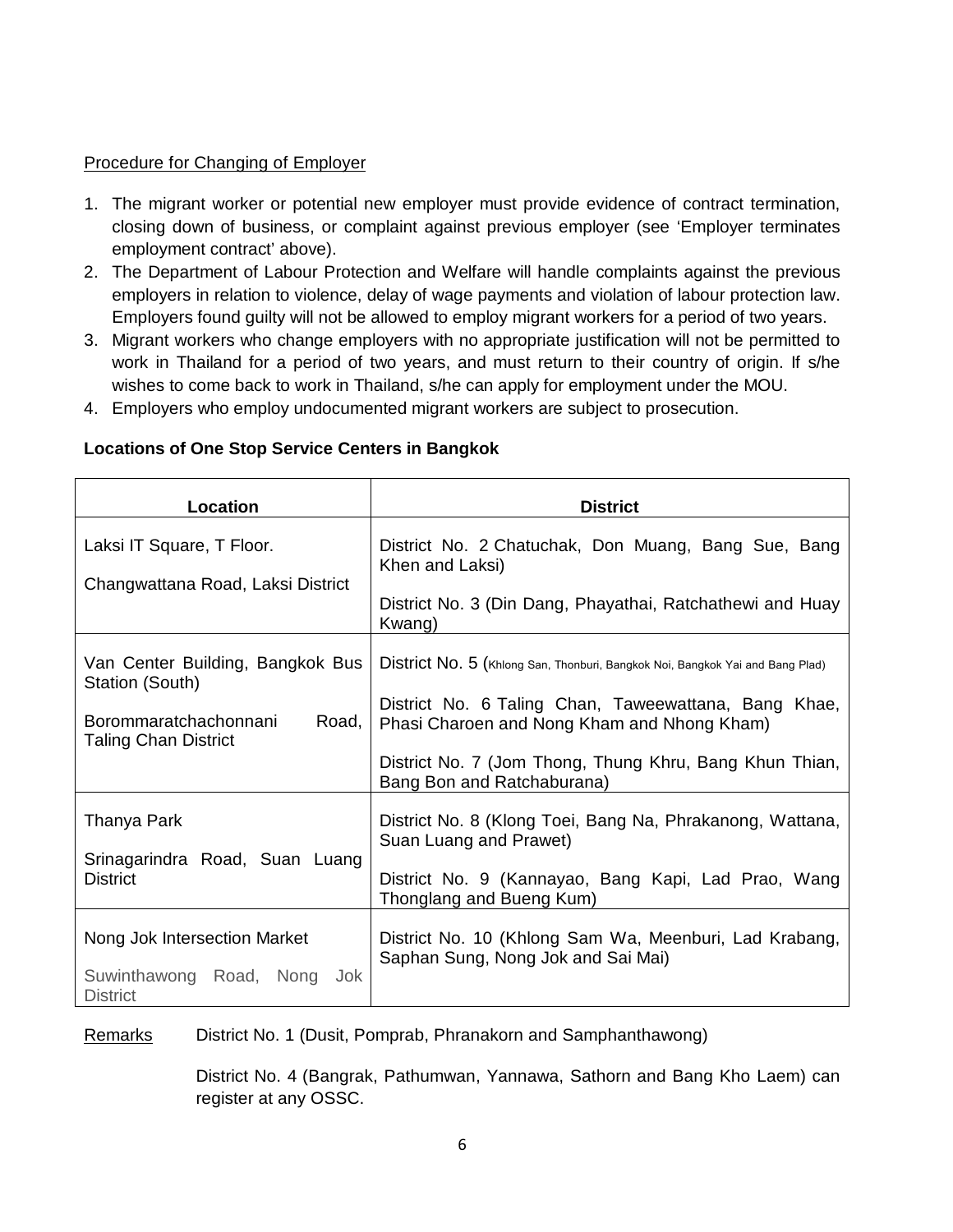Relevant documents for registration and work permit application can be downloaded at <http://www.doe.go.th/node/1322>

## **4. Interior Minister Order No. 1/2558 Prohibiting Re-entries of Foreigners Who Overstayed**

The Prime Minister and the Minister of Interior, in the interests of the nation and public order, issued an order No. 1/2558 on 27 November 2015 by virtue of Section 16 of the Immigration Act 1979 (B.E. 2522) to prohibit re-entry of foreign nationals who have overstayed.

## **1) In case of overstaying and surrendering to the authorities**

- 1.1 Foreigners who overstayed in the Kingdom of Thailand more than 90 days are not permitted to re-enter for a period of one year after the date of their departure.
- 1.2 Foreigners who overstayed in the Kingdom of Thailand more than one year are not permitted to re-enter for a period of three years after the date of their departure.
- 1.3 Foreigners who overstayed in the Kingdom of Thailand more than three years are not permitted to re-enter for a period of five years after the date of their departure.
- 1.4 Foreigners who overstayed in the Kingdom of Thailand more than five years are not permitted to re-enter for a period of ten years after the date of their departure.

## **2) In case of arrest for overstaying**

- 2.1 Foreigners who overstayed in the Kingdom of Thailand less than a year are not permitted to re-enter for a period of five years after the date of their departure.
- 2.2 Foreigners who overstayed in the Kingdom of Thailand more than a year are not permitted to re-enter for a period of ten years after the date of their departure.

# **3) This Interior Minister Order does not apply to the following cases.**

- 3.1 Foreigners who left the Kingdom before turning 18 years of age
- 3.2 Foreigners who had left the Kingdom before this Order was issued.

This Order comes into force 90 days after its promulgation in the Government Gazette.

## **5 Ministerial Regulation on Workplaces Where Employers Are Not Permitted to Employ Children below 18 Years of Age 2016 (B.E. 2559)**

By virtue of Section 6 of the Labour Protection Act 1998 (B.E. 2541) and Section 50 (4) amended by the Labour Protection Act (No.2) 2008 (B.E. 2551), the Minister of Labour has issued a Ministerial Regulation to prohibit employers from employing workers below the age of 18 years old in the following workplaces:

- 1) Seafood processing factories according to factory-related laws
- 2) Seafood processing workplaces according to the Fisheries Emergency Decree 2015 (B.E. 2558)

Other workplaces where employees below the age of 18 years old are not permitted to work include slaughterhouses, gambling venues and entertainment venues according to the Entertainment Act and other workplaces in accordance with ministerial regulations.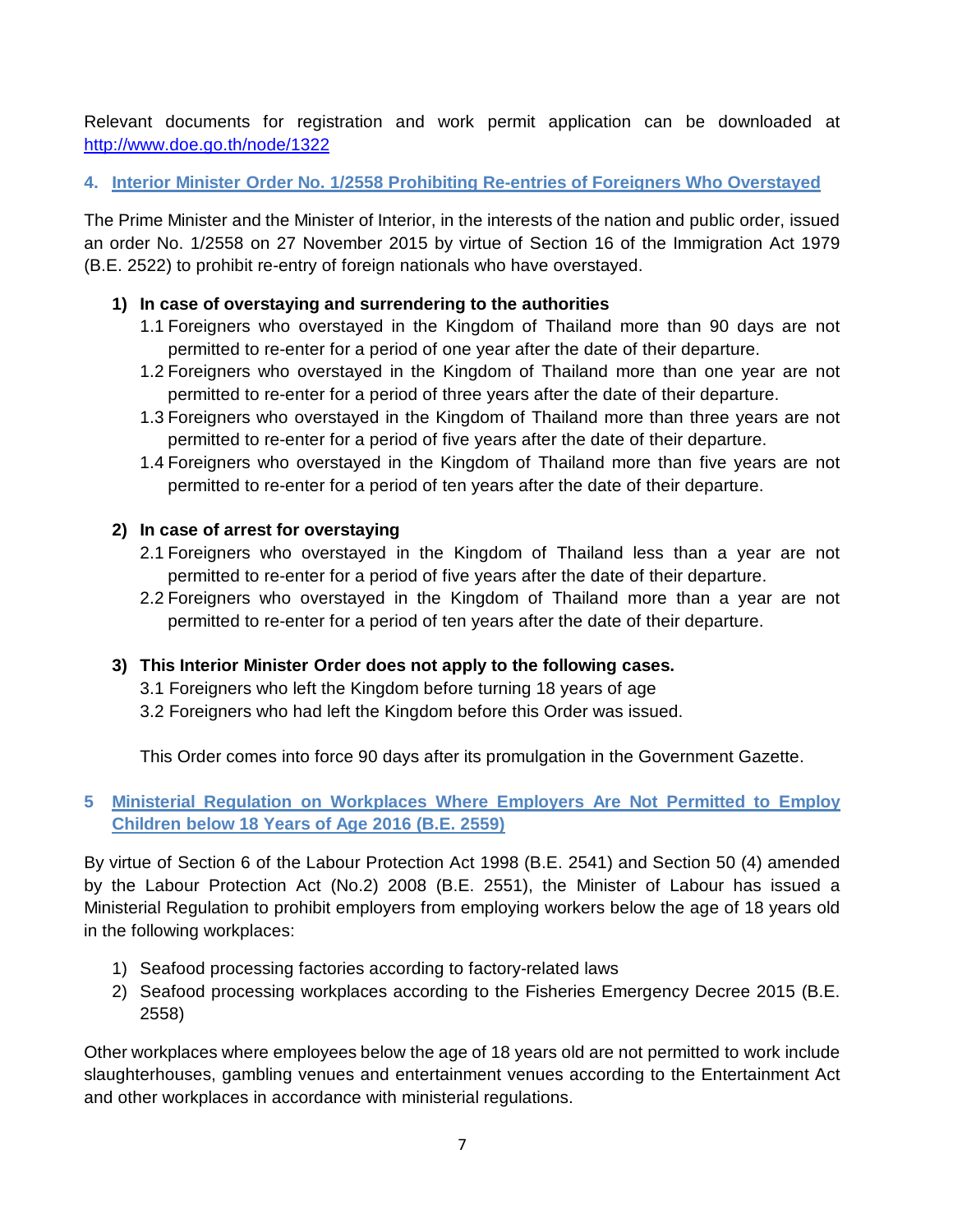## **6 Procedural Guidelines for Skilled Labour Mobility in AEC according to MRAs**

The Department of Employment (DOE), Ministry of Labour (MoL) of Thailand has developed the following procedural guidelines for Skilled Labour Mobility in the ASEAN Economic Community (AEC) in accordance with the Mutual Recognition Arrangements (MRAs):

- 1. ASEAN Member States include **Brunei Darussalam, Cambodia, Indonesia, Lao PDR, Malaysia, Myanmar, the Philippines, Thailand, Singapore and Viet Nam.**
- 2. Regulations for issuing work permits to skilled workers from ASEAN Member States are as follows:
	- 2.1 Alien Working Act 2008 (B.E. 2551) Foreign nationals must obtain a Non-Immigrant-B visa to enter the Kingdom of Thailand.
	- 2.2 1979 (B.E.2522) Decree on 39 Occupations and Professions Prohibited to Foreigners
	- 2.3 1979 (B.E.2522) DOE guidelines on issuance of work permits to foreigners
	- 2.4 Foreign workers must obtain **licenses or certificates from relevant professional associations** according to the Mutual Recognition Agreements (MRAs).

| <b>Profession</b>                                                                                                                                                                                                                                                                                                                                                                                                                                                                                                                                      | <b>Association (Thailand)</b>               |
|--------------------------------------------------------------------------------------------------------------------------------------------------------------------------------------------------------------------------------------------------------------------------------------------------------------------------------------------------------------------------------------------------------------------------------------------------------------------------------------------------------------------------------------------------------|---------------------------------------------|
| Engineer                                                                                                                                                                                                                                                                                                                                                                                                                                                                                                                                               | <b>Council of Engineers</b>                 |
| Surveyor                                                                                                                                                                                                                                                                                                                                                                                                                                                                                                                                               | <b>Council of Engineers</b>                 |
| Architect                                                                                                                                                                                                                                                                                                                                                                                                                                                                                                                                              | <b>Architect Council</b>                    |
| Doctor                                                                                                                                                                                                                                                                                                                                                                                                                                                                                                                                                 | Medical Council, Ministry of Public Health  |
| <b>Dentist</b>                                                                                                                                                                                                                                                                                                                                                                                                                                                                                                                                         | Medical Council, Ministry of Public Health  |
| <b>Nurse</b>                                                                                                                                                                                                                                                                                                                                                                                                                                                                                                                                           | <b>Nursing Council</b>                      |
| Accountant                                                                                                                                                                                                                                                                                                                                                                                                                                                                                                                                             | <b>Federation of Accounting Professions</b> |
| 32 Occupations in Tourism<br>1. Front Office Manager<br>2. Front Office Supervisor<br>3. Receptionist<br>4. Telephone Operator<br>5. Bell Boy<br>6. Executive Housekeeper<br>7. Laundry Manager<br>8. Floor Supervisor<br>9. Laundry Attendant<br>10. Room Attendant<br>11. Public Area Cleaner<br>12. Executive Chef<br>13. Demi Chef<br>14. Commis Chef<br>15. Chef de Partie<br>16. Commis Pastry<br>17. Baker<br>18. Butcher<br>19. F&B Director<br>20. F&B Outlet Manager<br>21. Head Waiter<br>22. Bartender<br>23. Waiter<br>24. General Manger | Ministry of Tourism and Sports              |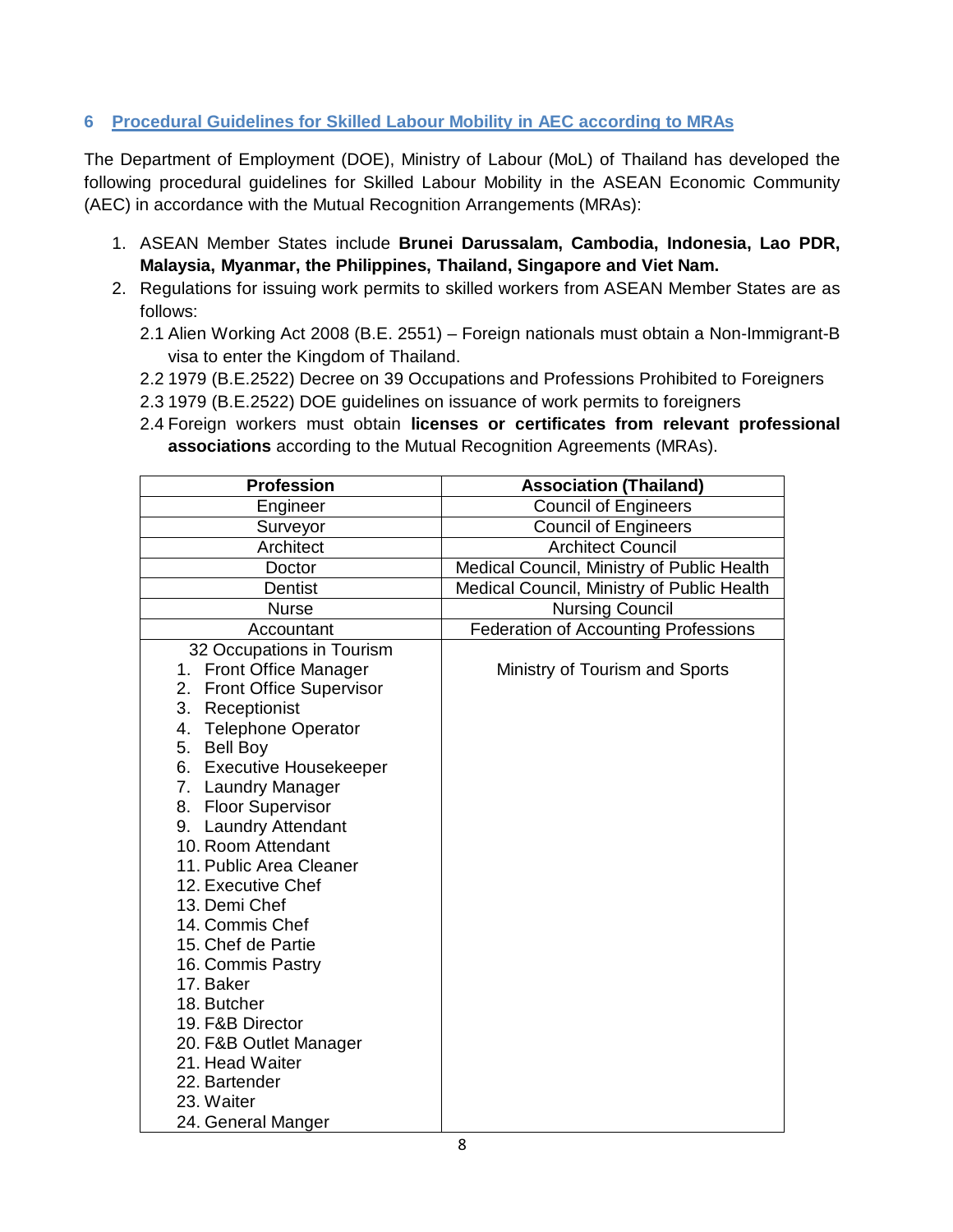| <b>Profession</b>             | <b>Association (Thailand)</b> |
|-------------------------------|-------------------------------|
| 25. Assistant General Manager |                               |
| 26. Senior General Manager    |                               |
| 27. Travel Consultant         |                               |
| 28. Product Manager           |                               |
| 29. Sales<br>Marketing<br>and |                               |
| Manager                       |                               |
| 30. Credit Manager            |                               |
| 31. Ticketing Manager         |                               |
| 32. Tour Manager              |                               |

- 3. Facilitating work permit issuance for skilled workers from ASEAN Member States
	- 3.1 Submission of application package complies with the Licensing Facilitation Act 2015 (B.E. 2558)
	- 3.2 **Issuance via ASEAN LANE Special Channel** at DOE offices **is processed within one day** (instead of 2-3 working days).
- 4. Work permit application is submitted at a branch of DOE where the applicant's workplace is located.
	- For Bangkok, please contact the Office of Foreign Workers Administration, DOE, MoL.
	- For other provinces, please contact the Provincial Employment Office.

#### **7 Statistics of Migrant Workers in Thailand**

**Table 1: Number of migrant workers with valid work permits who have entered Thailand through the MOU process (as of February 2016)**

| <b>Nationality</b> | <b>Number</b> |
|--------------------|---------------|
| Myanmar            | 143,461       |
| Cambodia           | 117,424       |
| Lao PDR            | 31,795        |
| <b>Total</b>       | 292,680       |

*Source: Office of Foreign Workers Administration, Department of Employment, Ministry of Labour*

**Table 2: Number of Migrant Workers from the Previous Nationality Verification Process (from Myanmar, Lao PDR and Cambodia) remaining in the Kingdom (as of February 2016)**

| <b>Nationality</b> | <b>Number</b> |
|--------------------|---------------|
| Myanmar            | 909,916       |
| Cambodia           | 111,493       |
| Lao PDR            | 44,372        |
| Total              | 1,065,781     |

*Source: Office of Foreign Workers Administration, Department of Employment, Ministry of Labour*